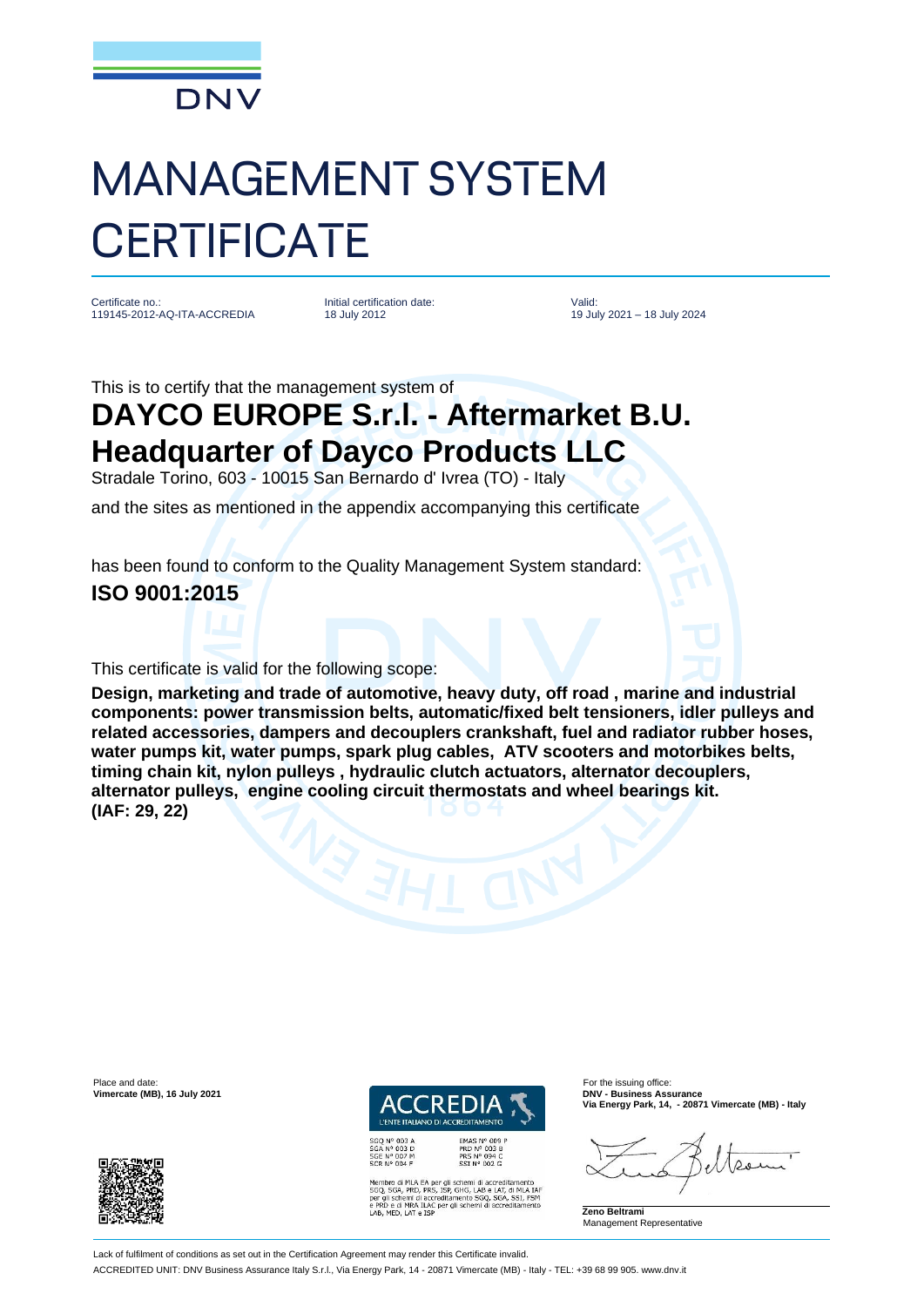

Place and date: Vimercate (MB), 16 July 2021

**Appendix to Certificate**

## **DAYCO EUROPE S.r.l. - Aftermarket B.U. Headquarter of Dayco Products LLC**

Locations included in the certification are as follows:

| <b>Site Name</b>                                                            | <b>Site Address</b>                                                                                      | <b>Site Scope</b>                                                                                                                                                                                                                                                                                                                                                                                                                                                                                                  |
|-----------------------------------------------------------------------------|----------------------------------------------------------------------------------------------------------|--------------------------------------------------------------------------------------------------------------------------------------------------------------------------------------------------------------------------------------------------------------------------------------------------------------------------------------------------------------------------------------------------------------------------------------------------------------------------------------------------------------------|
| DAYCO EUROPE S.r.I.                                                         | Via Papa Leone XIII, 45 - 66013 Chieti<br>Scalo (CH) - Italy                                             | Legal and Administrative Site                                                                                                                                                                                                                                                                                                                                                                                                                                                                                      |
| DAYCO EUROPE S.r.I.                                                         | Via Forchino, 5 - 10010 Burolo (TO) - Italy                                                              | Design, production and trade of<br>automotive components: power<br>transmission belts, automatic/fixed belt<br>tensioners, idler pulleys and related<br>accessories, vibration dampers, fuel and<br>radiator rubber hoses, water pumps, spark<br>plug cables, motorbike belts, timing chain<br>kits, nylon pulleys, hydraulic clutch<br>actuators, decouplers                                                                                                                                                      |
| DAYCO EUROPE S.r.l. - Aftermarket B.U.<br>Headquarter of Dayco Products LLC | Stradale Torino, 603 - 10015 San<br>Bernardo d' Ivrea (TO) - Italy                                       | Design, production and trade of<br>automotive components: power<br>transmission belts, automatic/fixed belt<br>tensioners, idler pulleys and related<br>accessories, vibration dampers, fuel and<br>radiator rubber hoses, water pumps, spark<br>plug cables, motorbike belts, timing chain<br>kits, nylon pulleys, hydraulic clutch<br>actuators, decouplers                                                                                                                                                      |
| Dayco Power Transmission Ltda                                               | Rua Eduardo Borsari 2475 - Distrito<br>Industrial, 13347-320, Indaiatuba, SP,<br><b>Brazil</b><br>1864   | Marketing and trade of automotive, heavy<br>duty, off road, marine and industrial<br>components: power transmission belts,<br>automatic/fixed belt tensioners, idler<br>pulleys and related accessories, dampers<br>and decouplers crankshaft, fuel and<br>radiator rubber hoses, water pumps kit,<br>water pumps, spark plug cables, ATV<br>motorbikes belts, timing chain kit, nylon<br>pulleys, hydraulic clutch actuators,<br>alternator decouplers, alternator pulleys,<br>engine cooling circuit thermostats |
| Dayco Argentina SA                                                          | Calle Juan Ramon Estomba s/n, Parque<br>Industrial Ferreyra, CP 5123, Córdoba,<br>Argentina              | Marketing and trade of automotive, heavy<br>duty, off road, industrial components:<br>power transmission belts, automatic/fixed<br>belt tensioners, idler pulleys and related<br>accessories, water pumps kit, water<br>pumps, nylon pulleys                                                                                                                                                                                                                                                                       |
| Dayco Europe Aftermarket SL                                                 | Poligono Industrial de Torroella de Baix,<br>c/Ambika, 08272, Sant Fruitòs de Bages,<br>Barcelona, Spain | Design, production and trade of<br>automotive components: power<br>transmission belts, automatic/fixed belt<br>tensioners, idler pulleys and related<br>accessories, vibration dampers, fuel and<br>radiator rubber hoses, water pumps, spark<br>plug cables, motorbike belts, timing chain<br>kits, nylon pulleys, hydraulic clutch<br>actuators, decouplers                                                                                                                                                      |

Lack of fulfilment of conditions as set out in the Certification Agreement may render this Certificate invalid. ACCREDITED UNIT: DNV Business Assurance Italy S.r.l., Via Energy Park, 14 - 20871 Vimercate (MB) - Italy - TEL: +39 68 99 905. www.dnv.it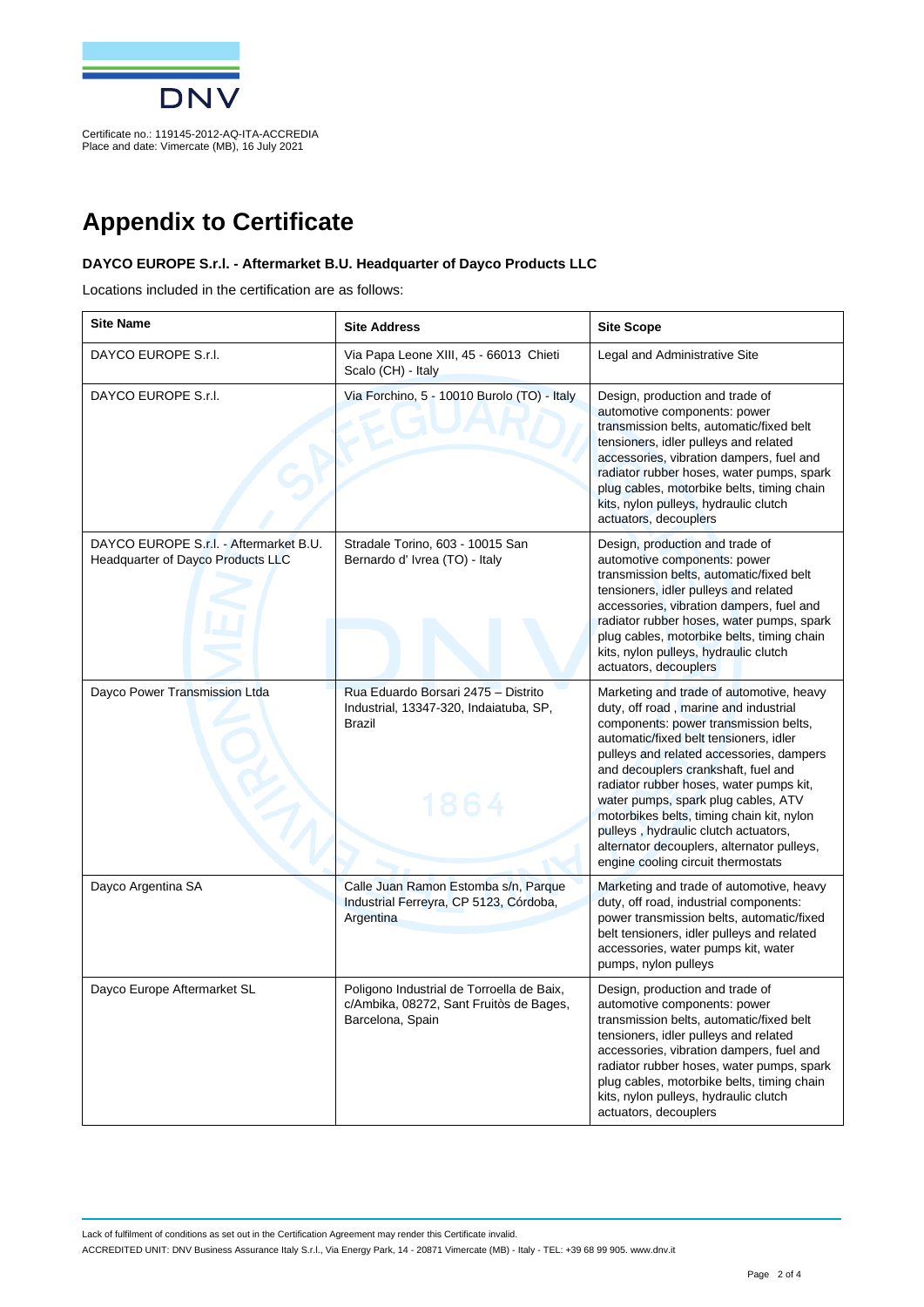

Certificate no.: 119145-2012-AQ-ITA-ACCREDIA Place and date: Vimercate (MB), 16 July 2021

| <b>Site Name</b>                 | <b>Site Address</b>                                                                                                                         | <b>Site Scope</b>                                                                                                                                                                                                                                                                                                                                                                                                                                                                                                                                         |
|----------------------------------|---------------------------------------------------------------------------------------------------------------------------------------------|-----------------------------------------------------------------------------------------------------------------------------------------------------------------------------------------------------------------------------------------------------------------------------------------------------------------------------------------------------------------------------------------------------------------------------------------------------------------------------------------------------------------------------------------------------------|
| Dayco Poland Spolka z.o.o.       | Al. Zwycięstwa 13A, 80-219 Gdańsk,<br>Poland                                                                                                | Marketing and trade of automotive, heavy<br>duty, off road, marine and industrial<br>components: power transmission belts,<br>automatic/fixed belt tensioners, idler<br>pulleys and related accessories, dampers<br>and decouplers crankshaft, fuel and<br>radiator rubber hoses, water pumps kit,<br>water pumps, spark plug cables, ATV<br>scooters and motorbikes belts, timing<br>chain kit, nylon pulleys, hydraulic clutch<br>actuators, alternator decouplers, alternator<br>pulleys, thermostats and wheel bearings<br>kit                        |
| Dayco Europe Srl - France Branch | 53 Rue Baudin, F-92300, Levallois-Perret,<br>France                                                                                         | Design, production and trade of<br>automotive components: power<br>transmission belts, automatic/fixed belt<br>tensioners, idler pulleys and related<br>accessories, vibration dampers, fuel and<br>radiator rubber hoses, water pumps, spark<br>plug cables, motorbike belts, timing chain<br>kits, nylon pulleys, hydraulic clutch<br>actuators, decouplers                                                                                                                                                                                             |
| Dayco Europe S.r.l.              | Business Centre Citydel. Floor no.4. Off,<br>st.Zemlyanoy Val, 9., Moscow, Russian<br>Federation, 105064                                    | Marketing and trade of automotive, heavy<br>duty, off road, marine and industrial<br>components: power transmission belts,<br>automatic/fixed belt tensioners, idler<br>pulleys and related accessories, dampers<br>and decouplers crankshaft, fuel and<br>radiator rubber hoses, water pumps kit,<br>water pumps, spark plug cables, ATV<br>scooters and motorbikes belts, timing<br>chain kit, nylon pulleys, hydraulic clutch<br>actuators, alternator decouplers, alternator<br>pulleys, engine cooling circuit thermostats<br>and wheel bearings kit |
| Dayco Suzhou Co., Ltd.           | Building E05, No1801 Pangjin Road,<br>Pangjin Road, Wujiang Economic<br>Development Zone Wujiang, Jiangsu<br>province Suzhou China PC215200 | Marketing and trade of automotive, heavy<br>duty, off road, marine and industrial<br>components: power transmission belts,<br>automatic/fixed belt tensioners, idler<br>pulleys and related accessories, dampers<br>and decouplers crankshaft, fuel and<br>radiator rubber hoses, water pumps kit,<br>water pumps, spark plug cables, ATV<br>scooters and motorbikes belts, timing<br>chain kit, nylon pulleys, hydraulic clutch<br>actuators, alternator decouplers, alternator<br>pulleys, engine cooling circuit thermostats<br>and wheel bearings kit |
| Dayco Europe S.r.l.              | Phoenix House, Christopher Martin Road,<br>Basildon, SS14 3EZ, United Kingdom                                                               | Marketing and trade of automotive, heavy<br>duty, off road, marine and industrial<br>components: power transmission belts,<br>automatic/fixed belt tensioners, idler<br>pulleys and related accessories, dampers<br>and decouplers crankshaft, fuel and<br>radiator rubber hoses, water pumps kit,<br>water pumps, spark plug cables, ATV<br>scooters and motorbikes belts, timing<br>chain kit, nylon pulleys, hydraulic clutch<br>actuators, alternator decouplers, alternator<br>pulleys, engine cooling circuit thermostats<br>and wheel bearings kit |

Lack of fulfilment of conditions as set out in the Certification Agreement may render this Certificate invalid.

ACCREDITED UNIT: DNV Business Assurance Italy S.r.l., Via Energy Park, 14 - 20871 Vimercate (MB) - Italy - TEL: +39 68 99 905. www.dnv.it